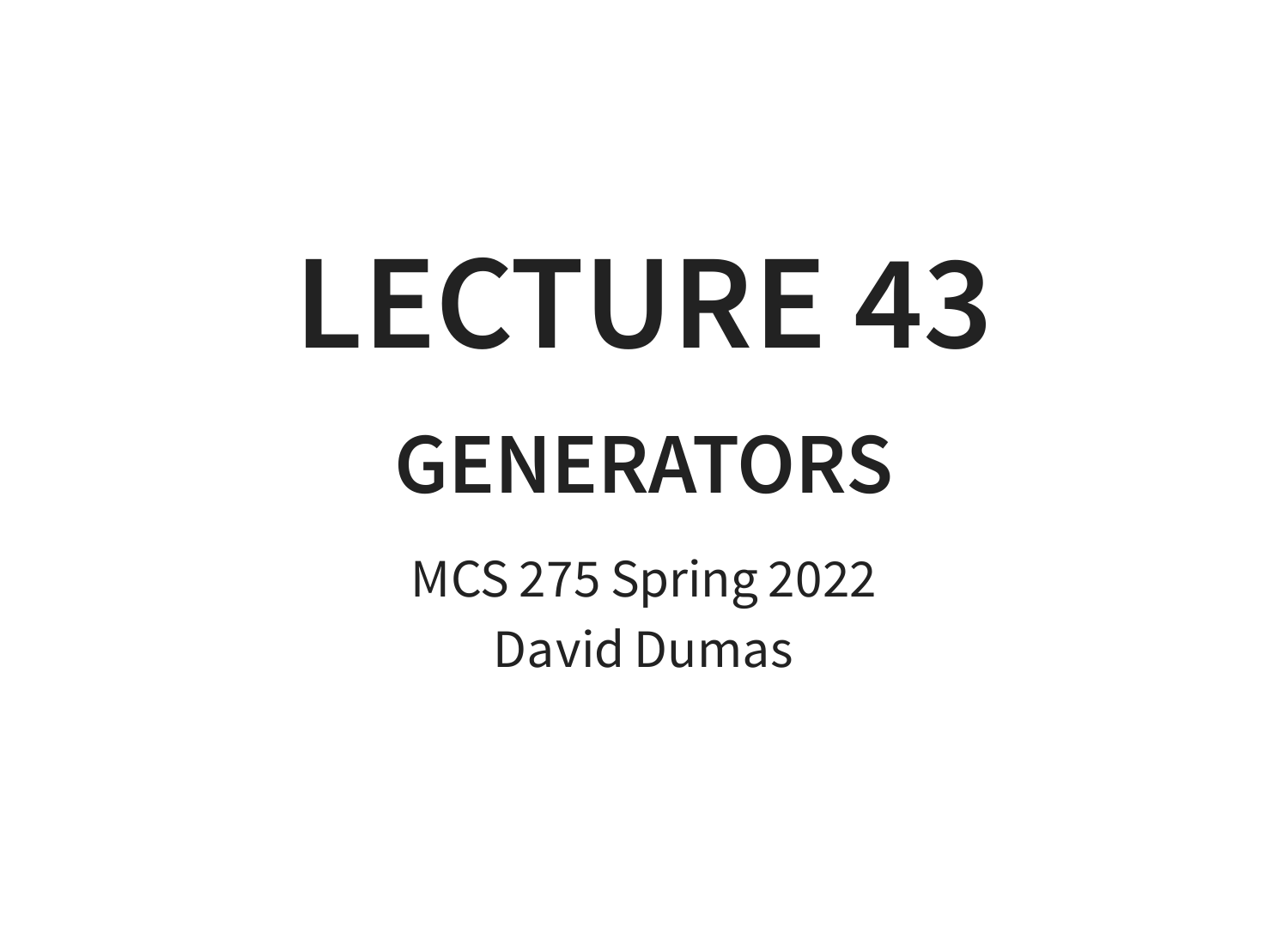#### **LECTURE 43: GENERATORS**

Course bulletins:

- Please **complete your course evaluations**. The deadline is 11:55pm Sunday.
- [Project](https://www.dumas.io/teaching/2022/spring/mcs275/nbview/projects/project4.html) 4 due Friday at 6pm.
- . [Generators](https://www.dumas.io/teaching/2022/spring/mcs275/nbview/samplecode/generators.html) demo notebook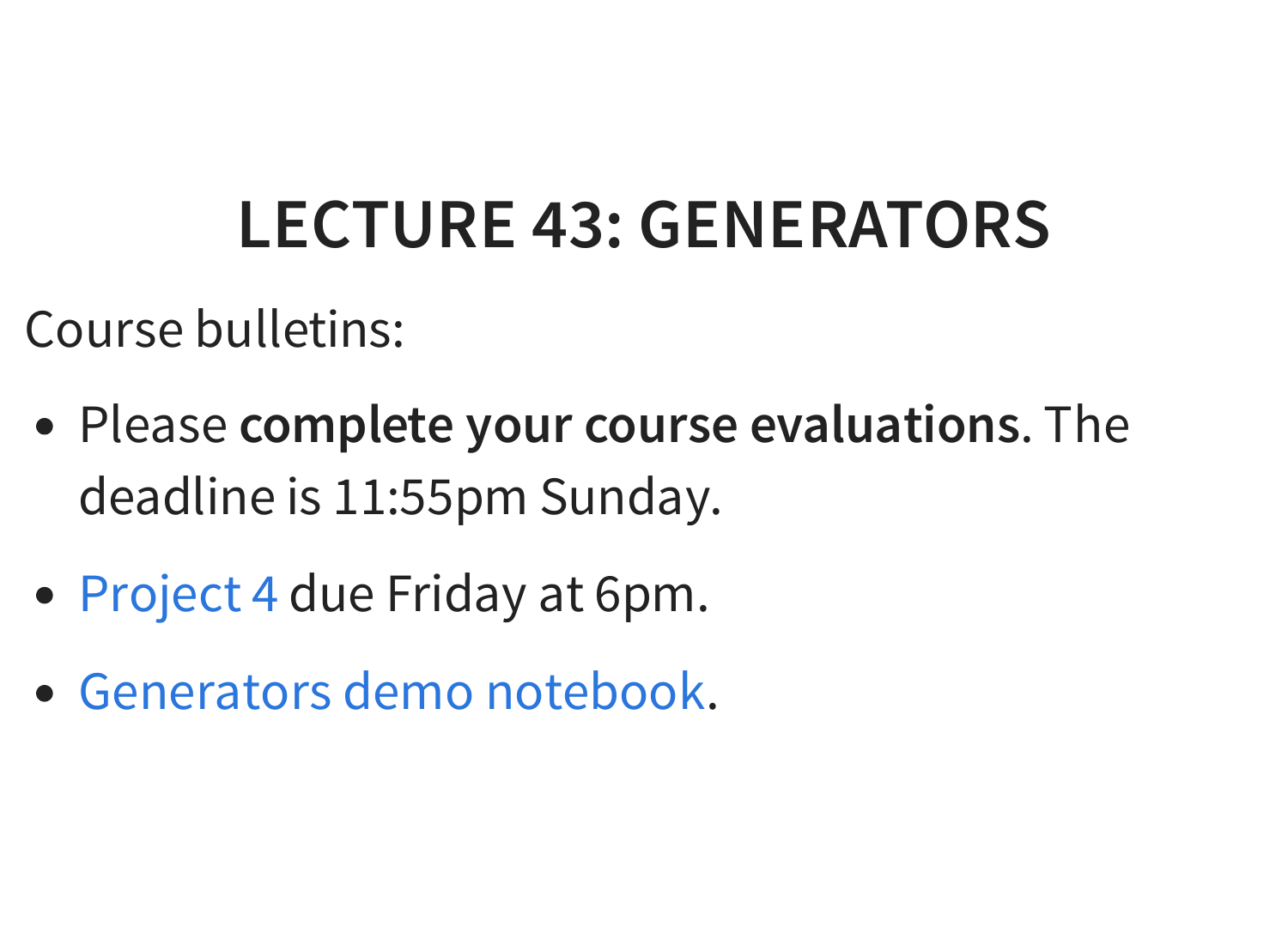#### **LOOSE END**

I've converted the example program urlreadtext.py to a nicer version fetch.py that uses argparse.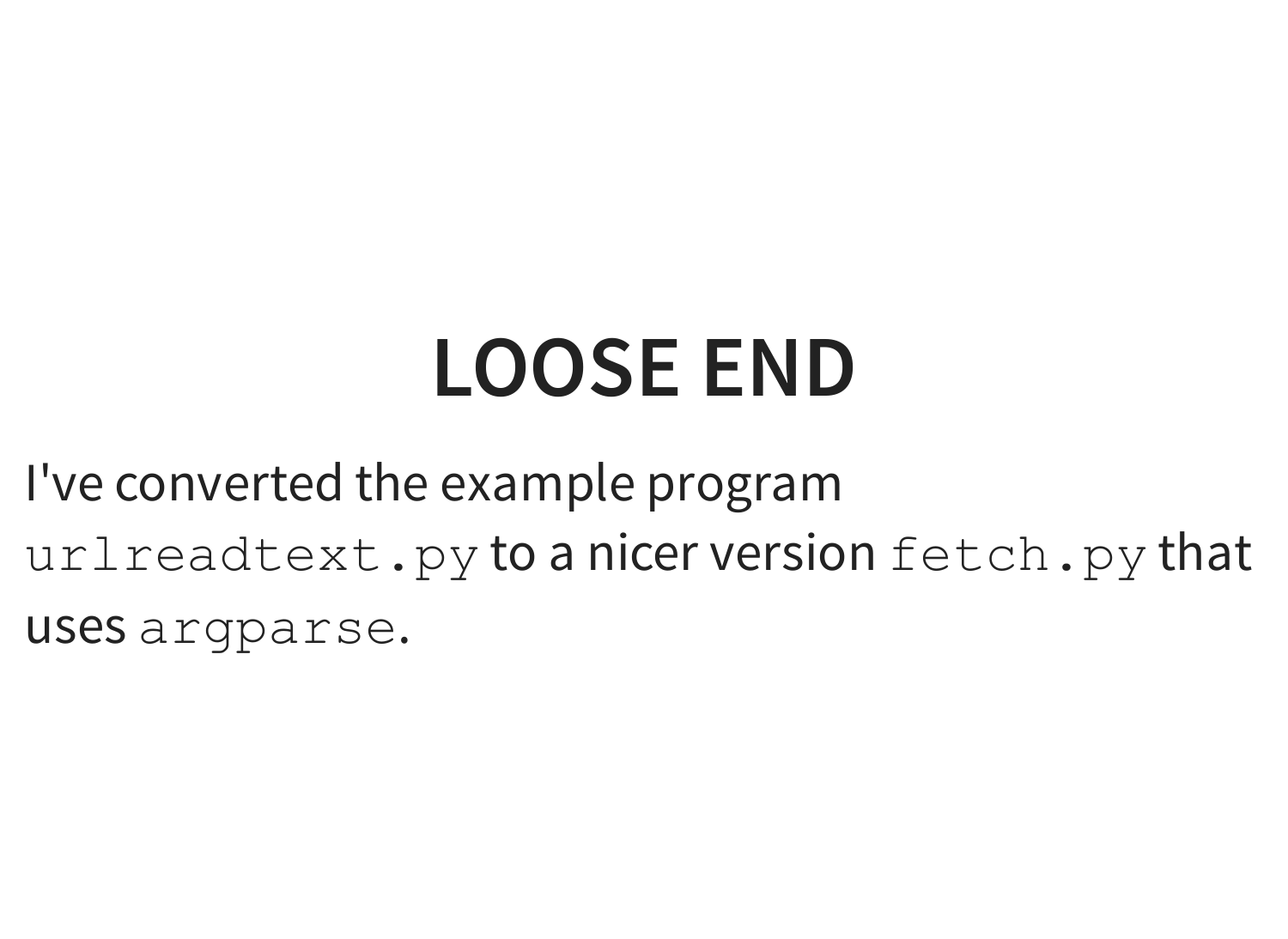# **SEQUENCES**

In Python, a **sequence** is an object containing elements that can be accessed by a nonnegative integer index.

e.g. list, tuple, str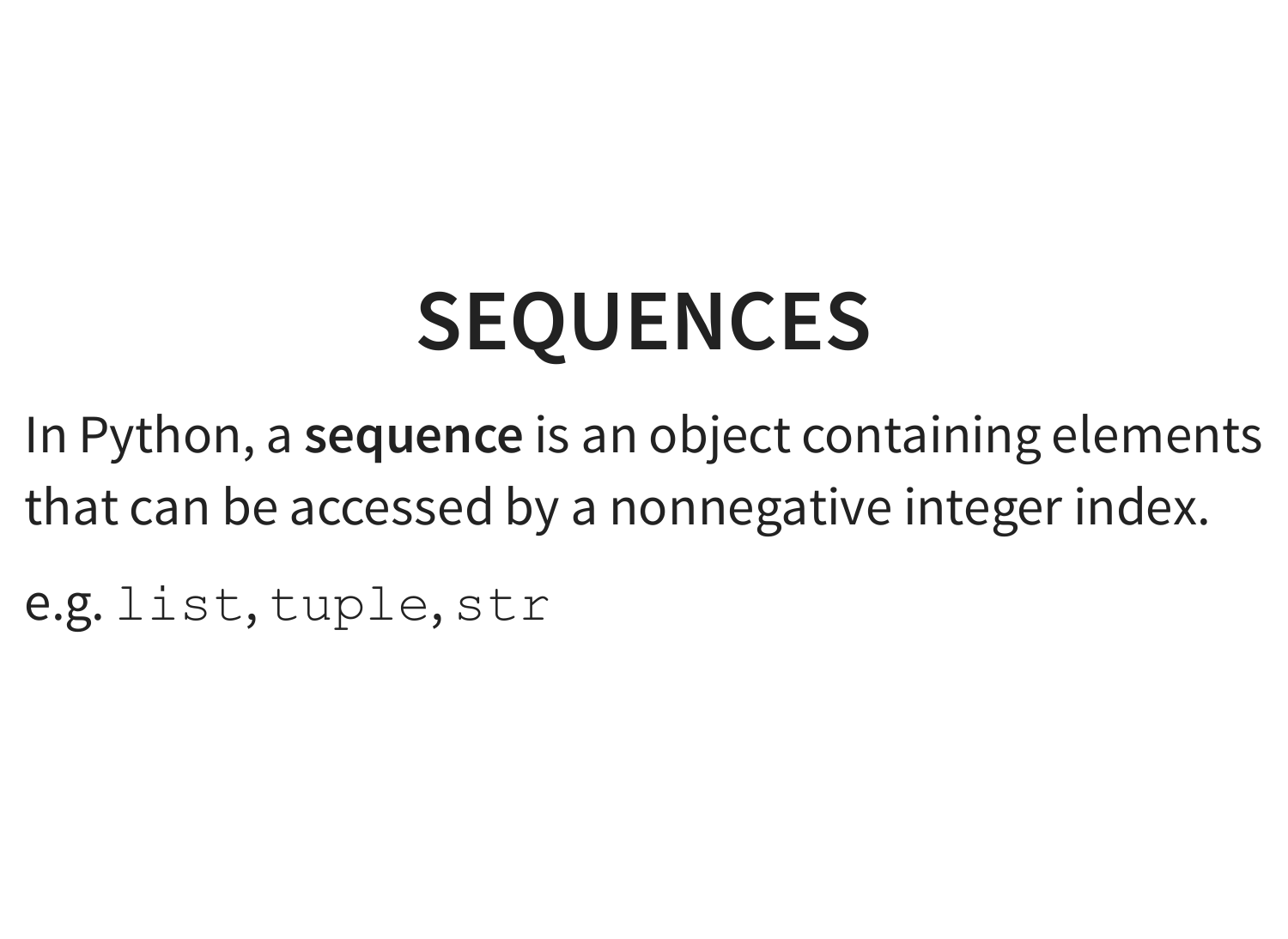#### **ITERABLES**

- An **iterable** is a more general concept for an object that can provide items one by one when used in a  $for$ loop.
- Sequences can do this, but there are other examples:

| iterable       | value        |
|----------------|--------------|
| file           | line of text |
| sqlite3.Cursor | row          |
| dict           | key          |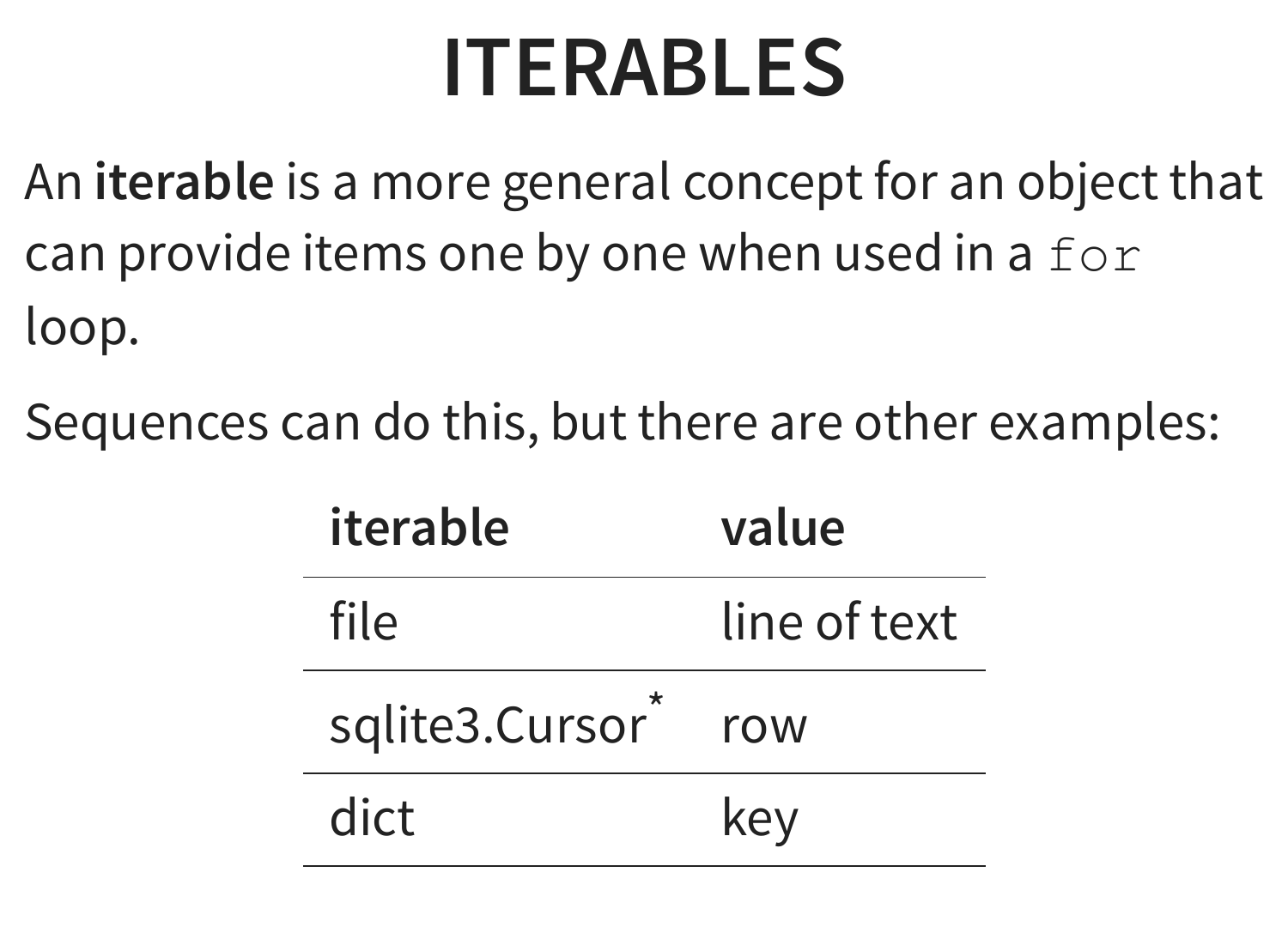#### range integer

\* That's the return type of . execute (...) in sqlite3.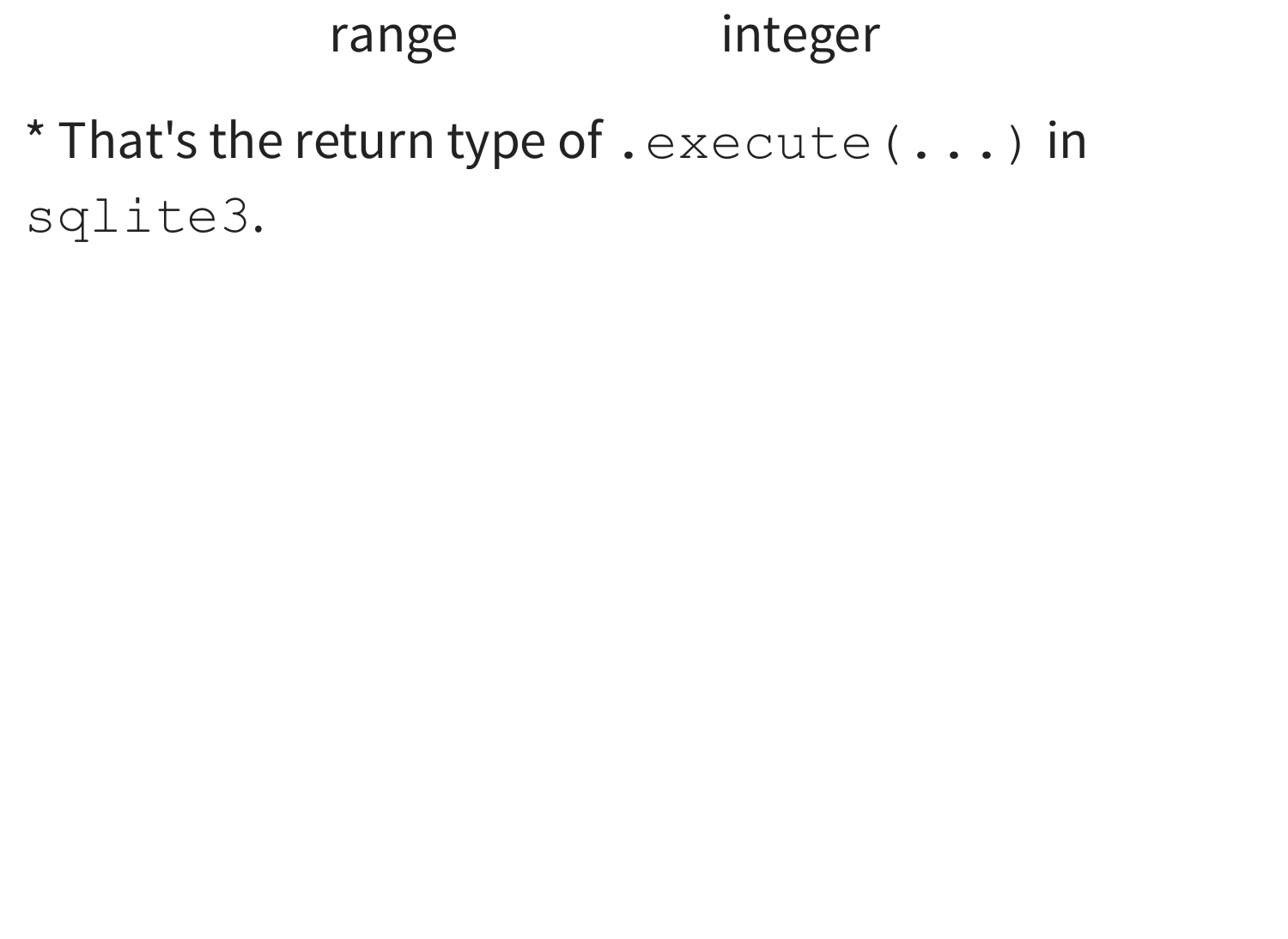- Unlike a sequence, an iterable may not store (or know) the next item until it is requested.
- This is called laziness and can provide significant advantages.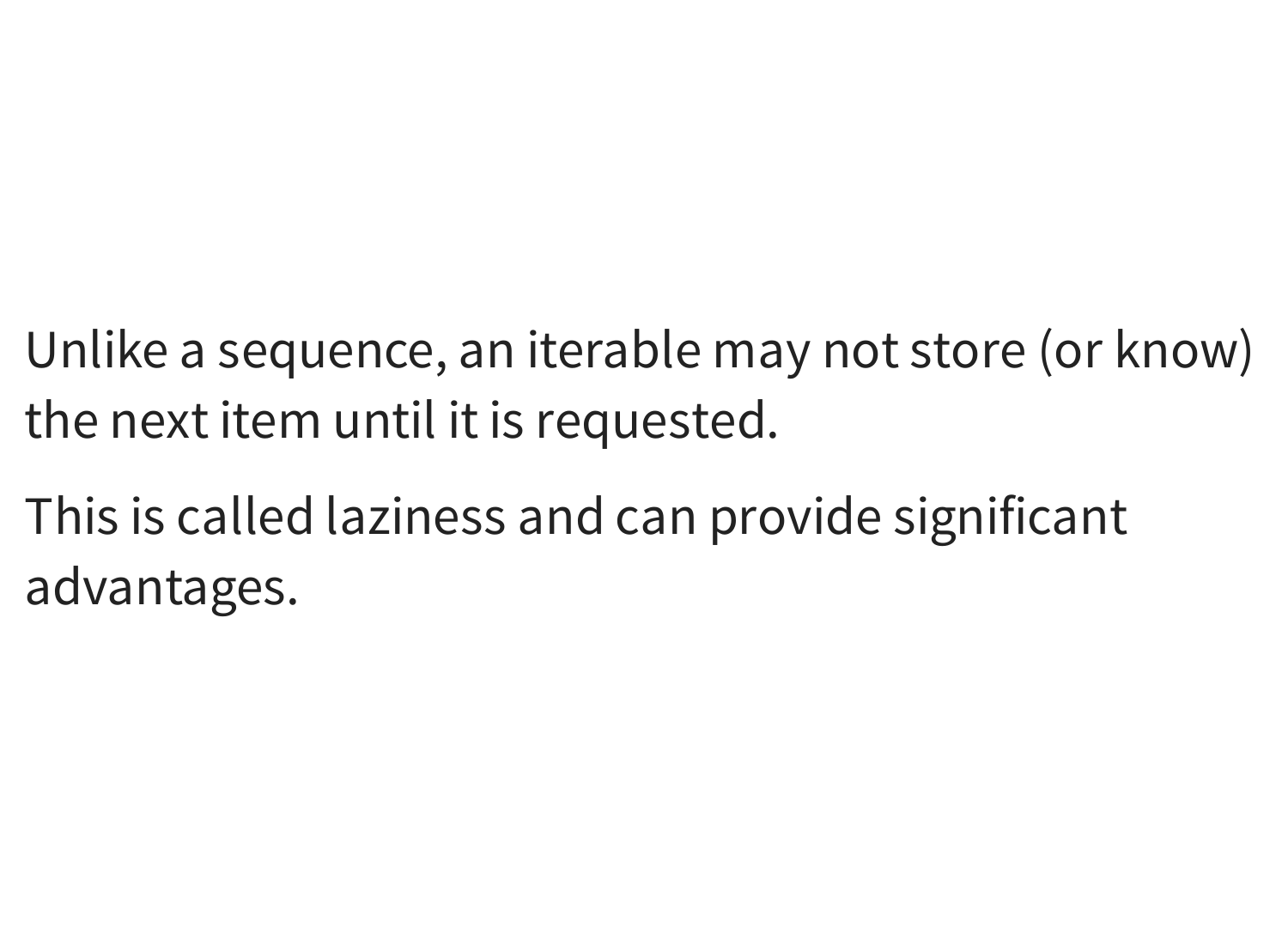#### **THE IDEA**

Generators are do-it-yourself lazy iterables.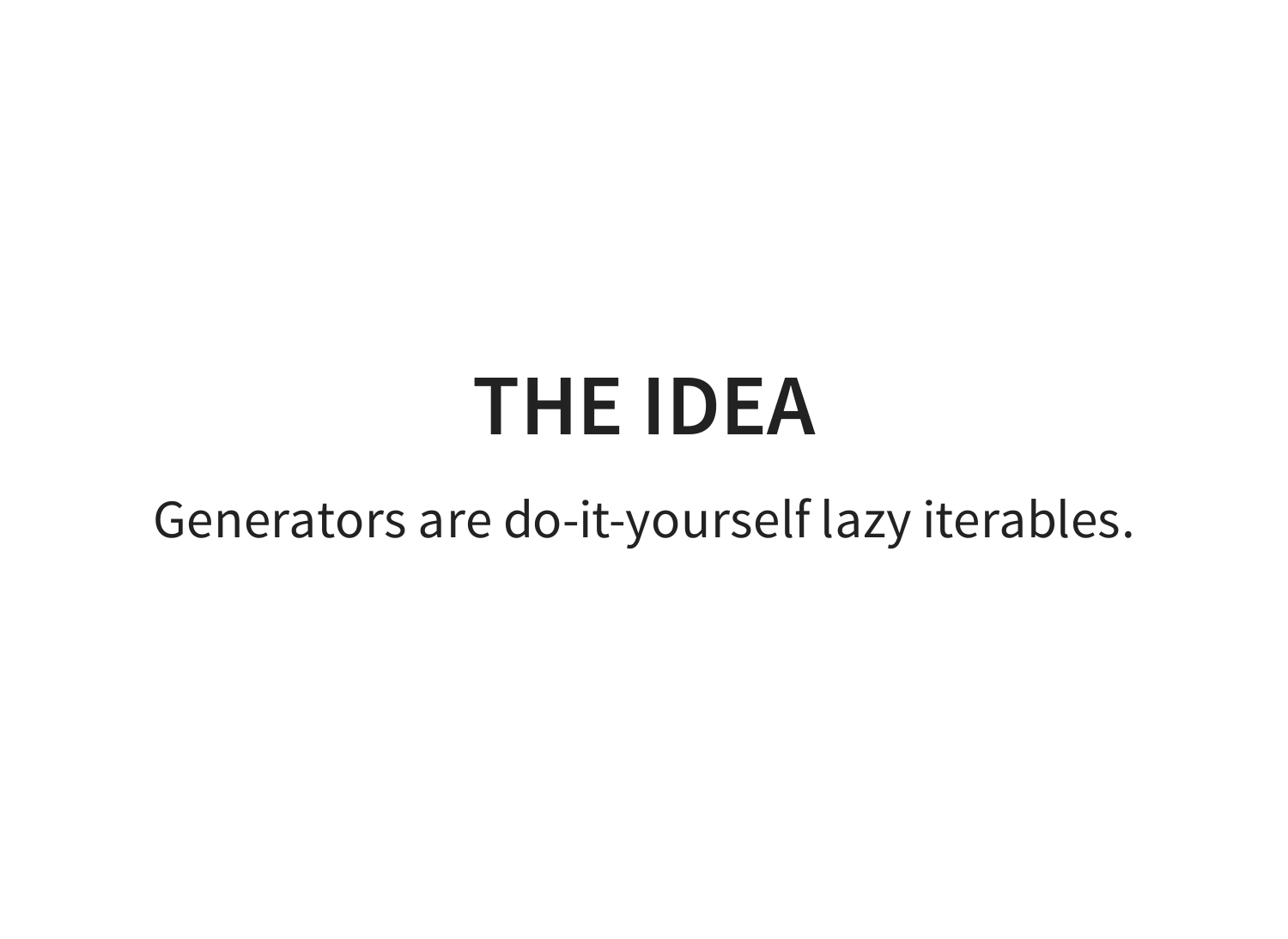#### **THE RETURN STATEMENT**

In a function, return x will:

- Destroy all local variables from the function (except when references to them exist in objects still in scope)
- Return execution to wherever it was when the function was called
- Replace function call with  $x$  for the purposes of evaluation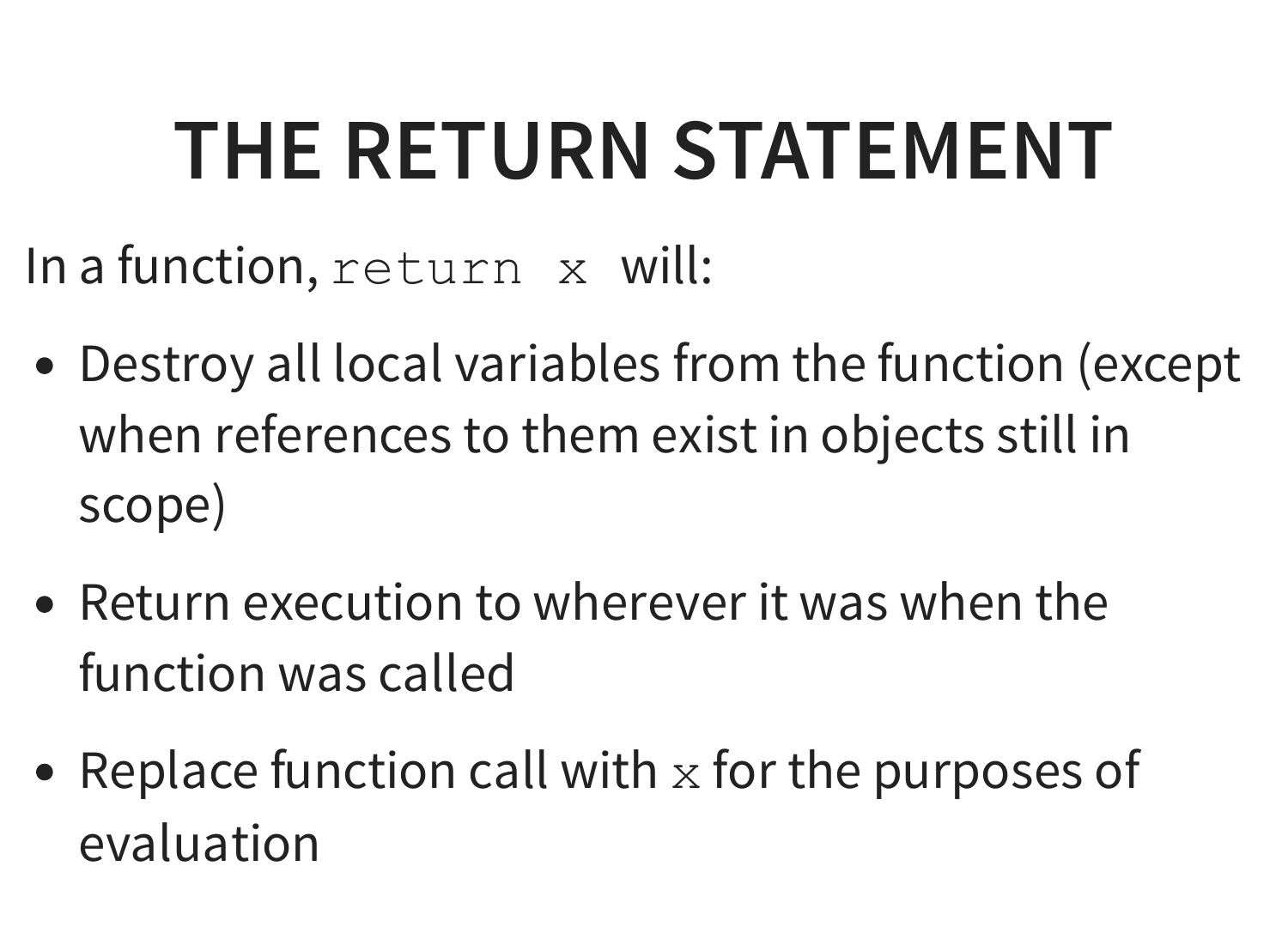## **THE YIELD STATEMENT**

When a function call is used as an iterable, the statement yield x will:

- **Pause** the function
- Make  $x$  the next value given by the iterable

The next time a value is needed, execution of the function will continue from where it left off.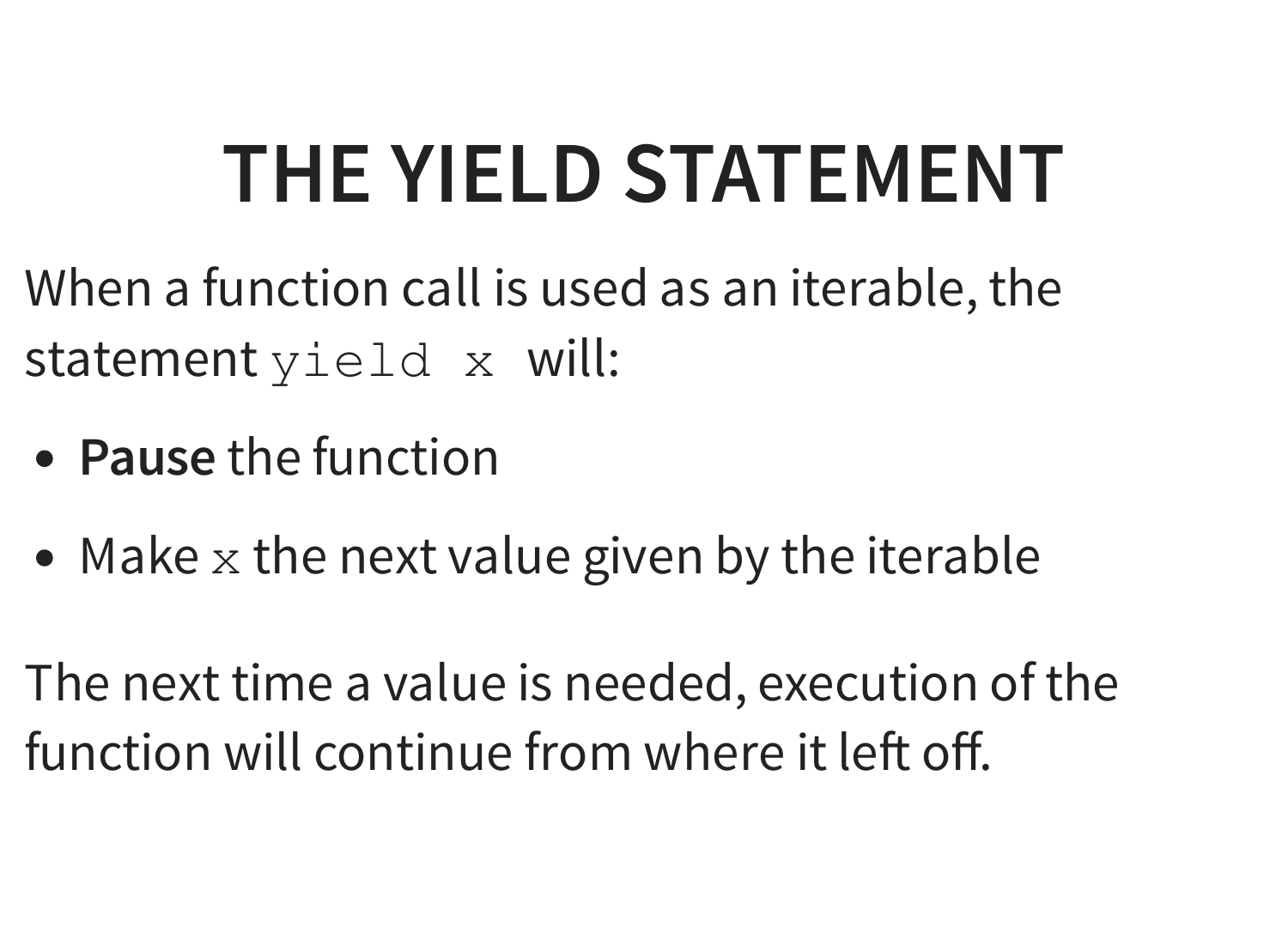### **COMPARISON WITH PRINT**

Imagine you can write a function which will print a bunch of values (perhaps doing calculations along the way).

If you change  $print(x)$  to  $yield(x)$ , then you get a function that can be used as an iterable, lazily producing the same values.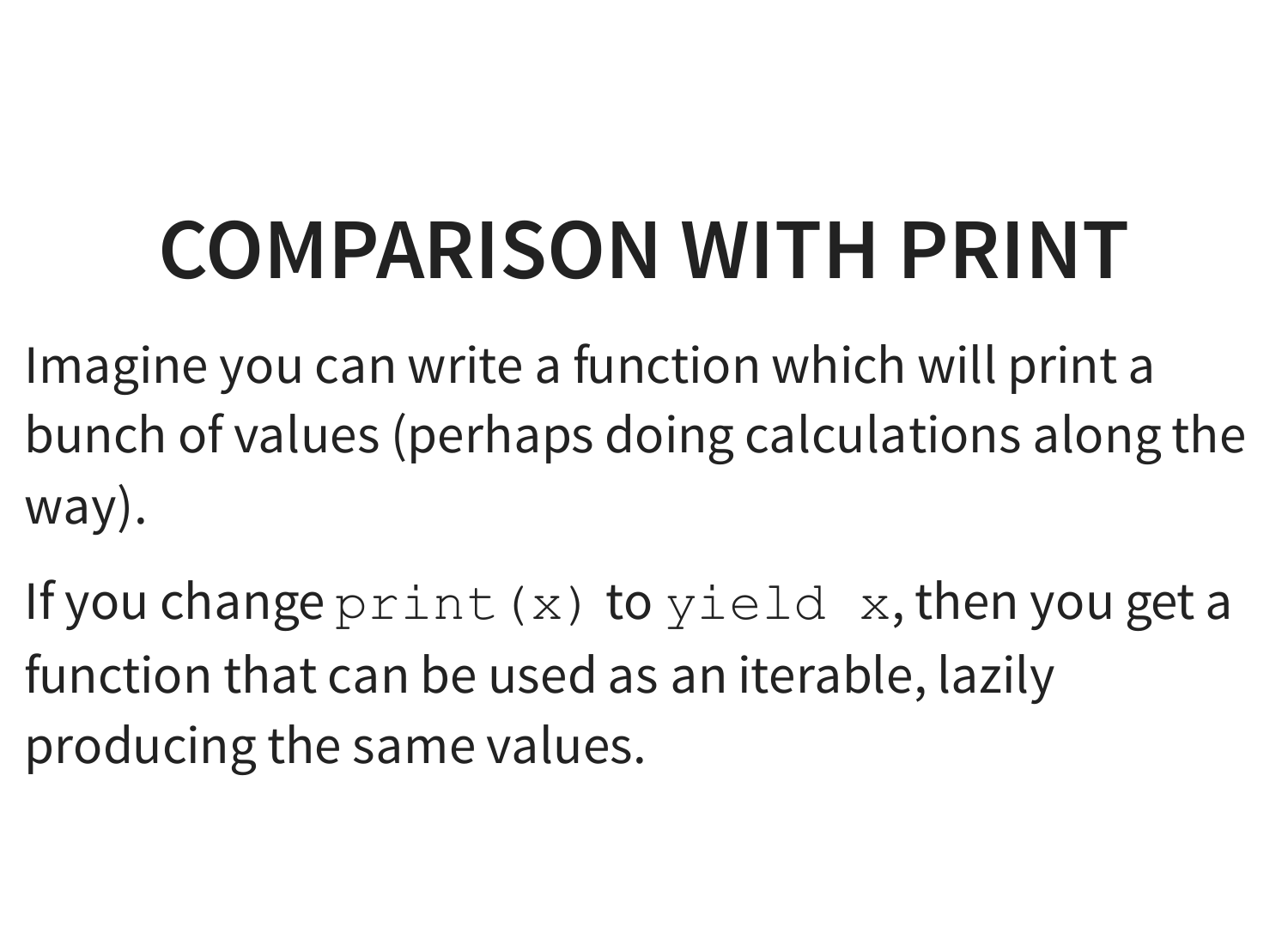#### **GENERATOR OBJECTS**

Behind the scenes, a function containing  $y$  ield will return a **generator** object (just once), which is an iterable.

It contains the local state of the function, and to provide a value it runs the function until the next yield.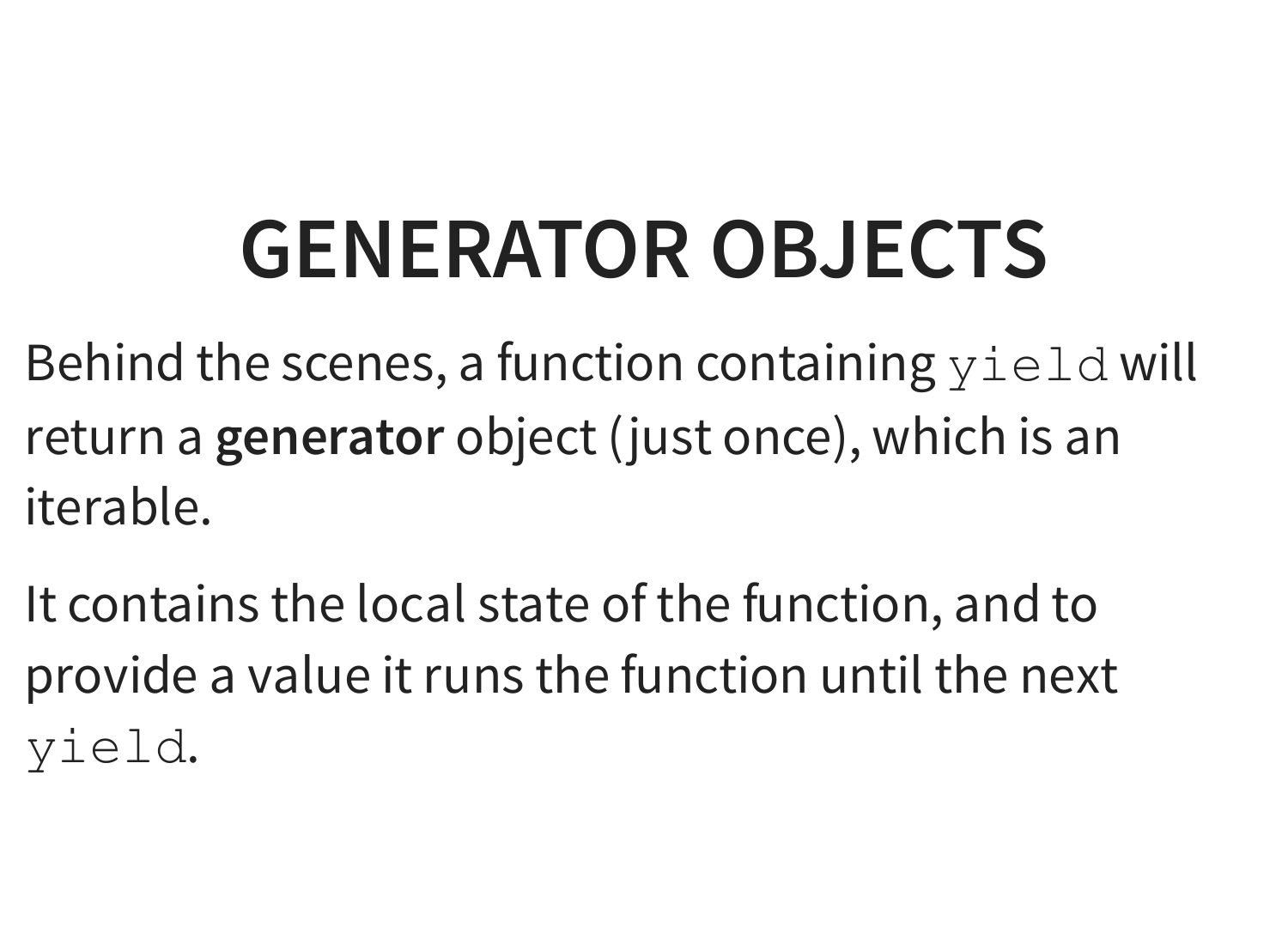#### **APPLICATIONS**

- Efficient iterables when items are expensive
- Representing infinite sequences
- Retain laziness despite complex logic to determine next element (e.g. nested loops)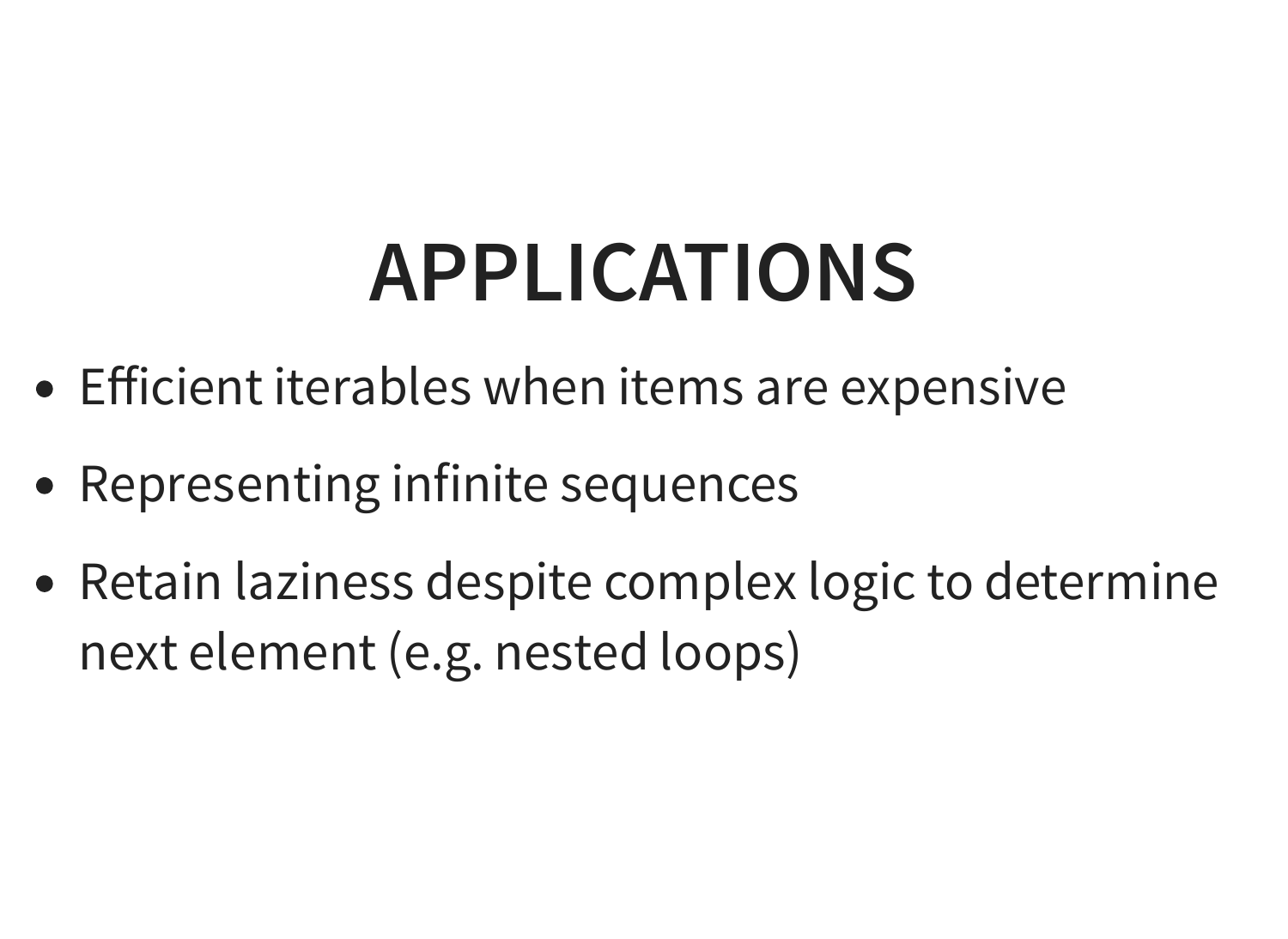# **CONVERSION TO A SEQUENCE**

- The list and tuple constructors accept an iterable.
- So if g is a generator object,  $list(q)$  will pull all of its items and put them in a list.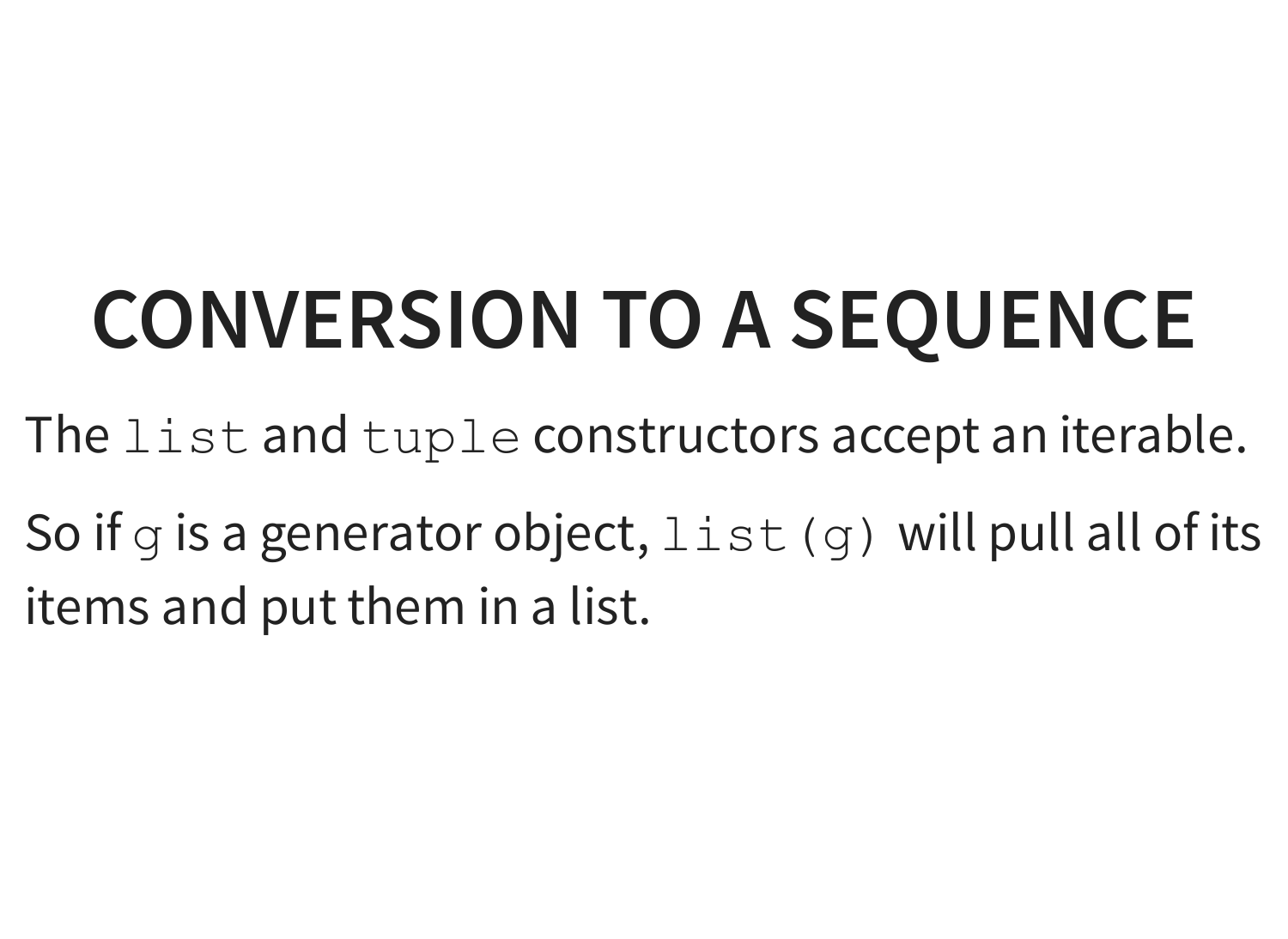#### **ONE-SHOT**

Generator objects are "one-shot" iterables, i.e. you can only iterate over them once.

Since generator objects are usually return values of functions, it is typical to have the function call in the loop that performs iteration.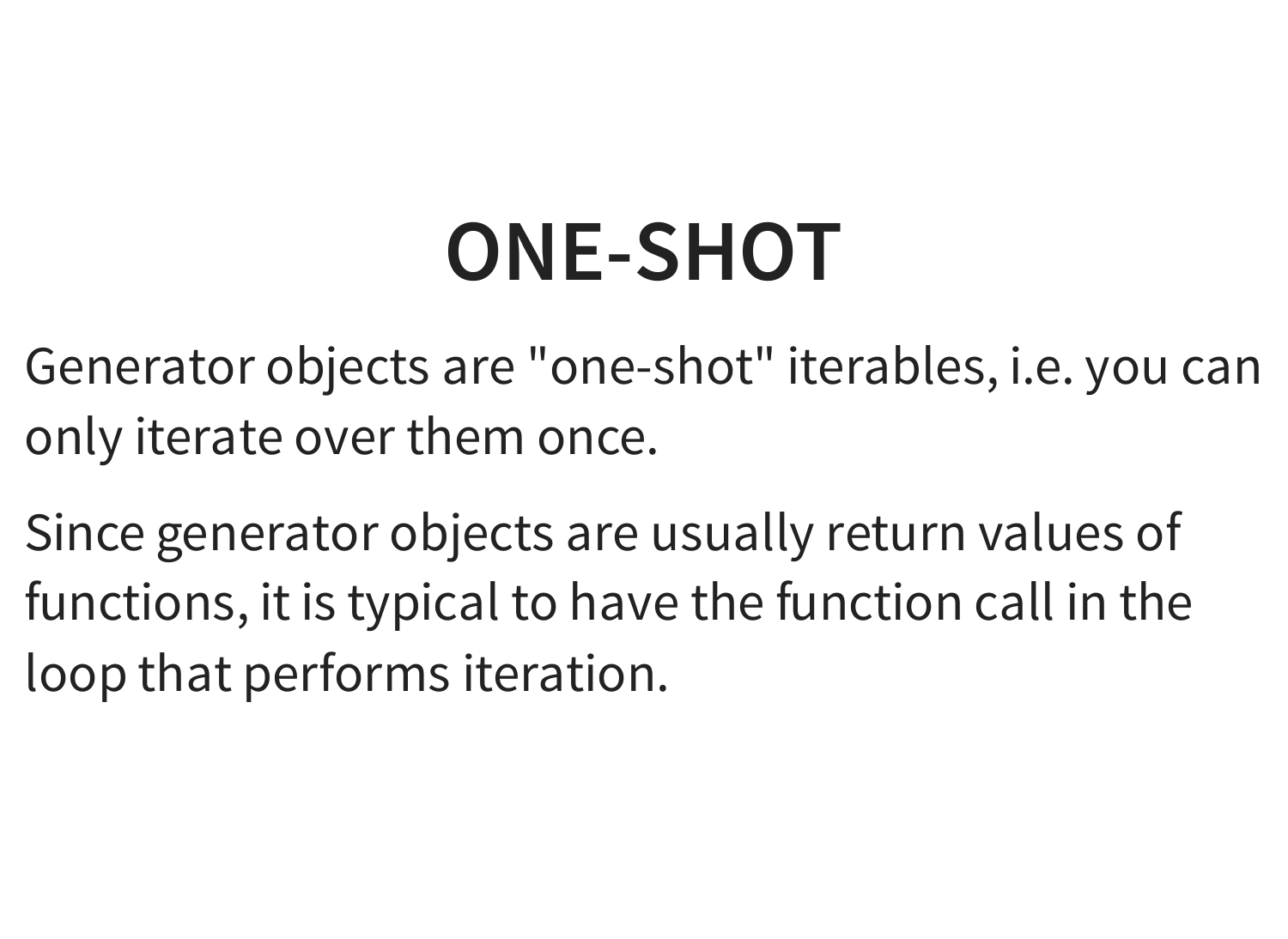### **SINGLE STEPPING**

- The built-in function next will get the next value from an iterable (e.g. generator object).
- It raises StopIteration if no more items are available.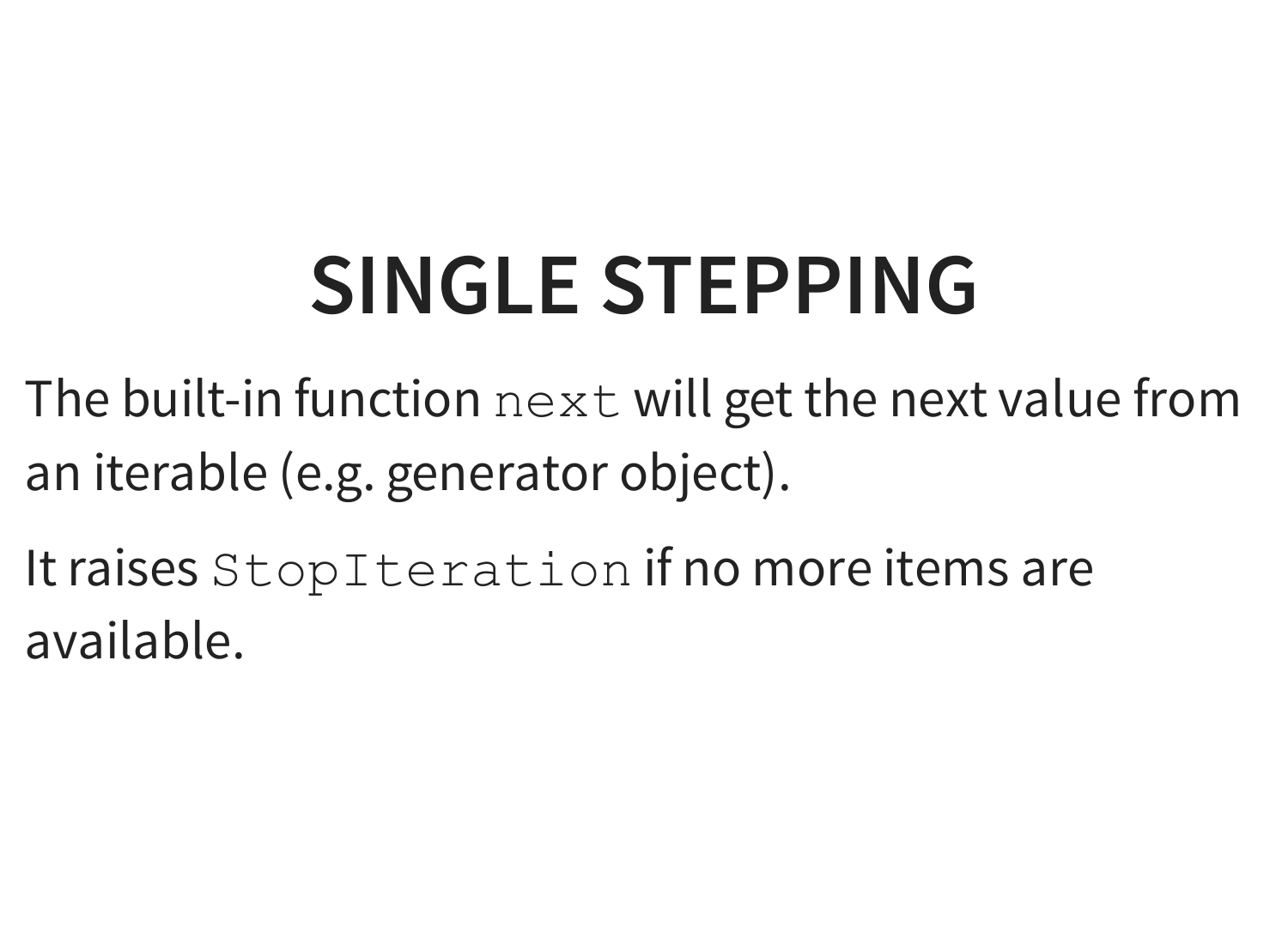#### **DELEGATION**

A generator can temporarily delegate to another generator, i.e. say "take values from this other generator until it is exhausted".

The syntax is

**yield from** GENERATOR

which is approximately equivalent to:

**for** x **in** GENERATOR: **yield** x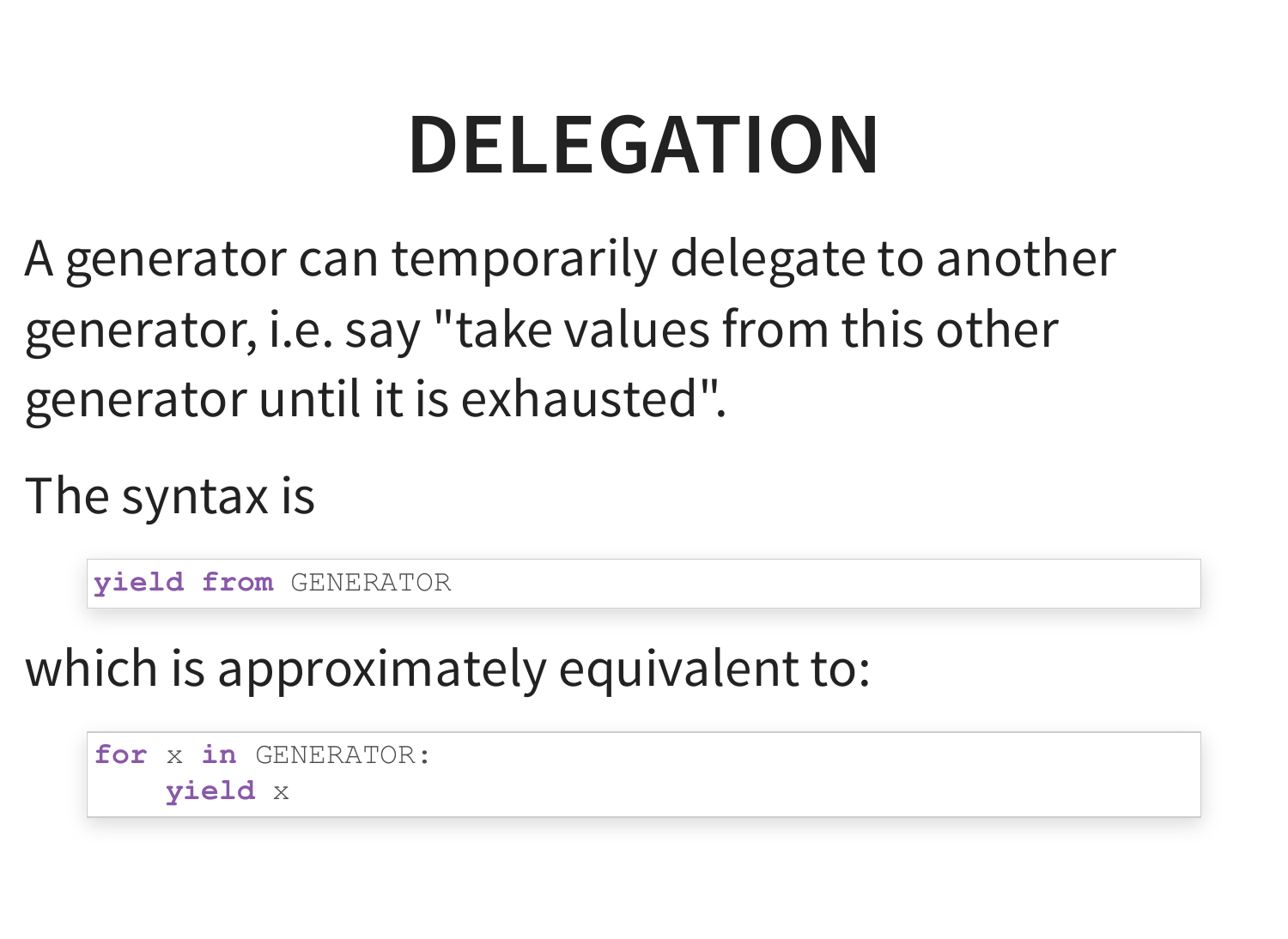#### **GENERATOR EXPRESSIONS**

You can often remove the brackets from a list comprehension to get a **generator comprehension**; it behaves similarly but evaluates lazily.

```
# Create a list, then sum it
# Uses memory proportional to N
sum(\lceil x^* \times 2 \text{ for } x \text{ in } \text{ range}(1, N+1) \rceil)
# Create a generator, then sum values
# it yields. Memory usage independent
# of N.
sum(x^{**}2 for x in range(1,N+1))
```
This won't work in a context that needs a sequence  $(e.g. in len(), random. choice(), ...).$